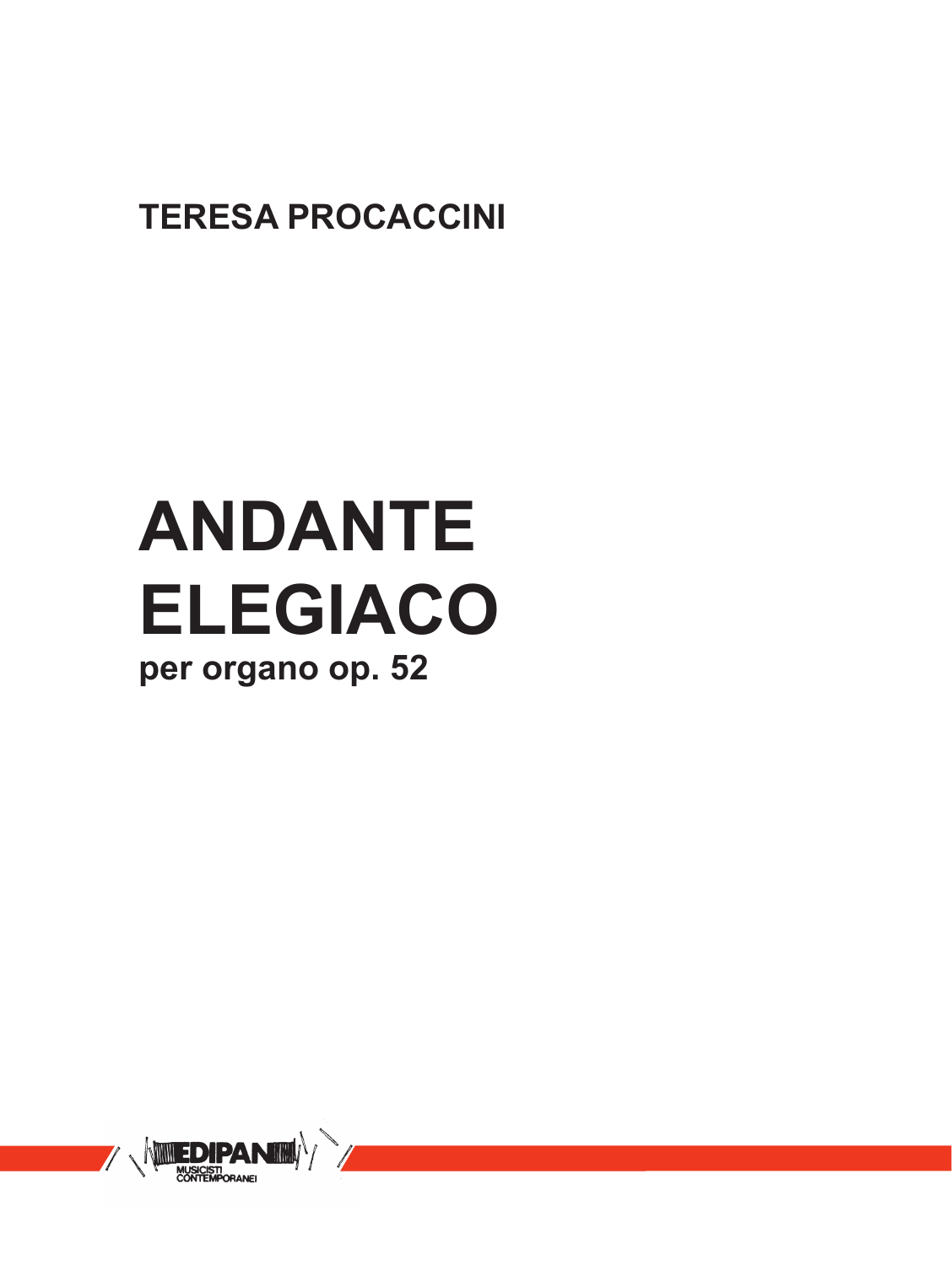#### **TERESA PROCACCINI**

## **ANDANTE ELEGIACO per organo op. 52**

Teresa Procaccini - ANDANTE ELEGIACO per organo op. 52 - EP677E - Partitura ISMN 979-0-52011-195-9 © 1984 EDI-PAN srl - Via Caposile 6 - 00195 Roma - edipan@edipan.com - www.edipan.com

Tutti i diritti riservati. Nessuna parte del presente e-book può essere riprodotta, memorizzata in un sistema che ne permetta l'elaborazione, né trasmessa in qualsivoglia forma e con qualsivoglia mezzo elettronico o meccanico, né può essere riprodotta o registrata altrimenti, senza previo consenso scritto dell'editore.

All rights reserved. No part of this e-book may be reproduced in any form by any electronic or mechanical means (including photocopying, recording, or information storage and retrieval) without permission in writing from the publisher.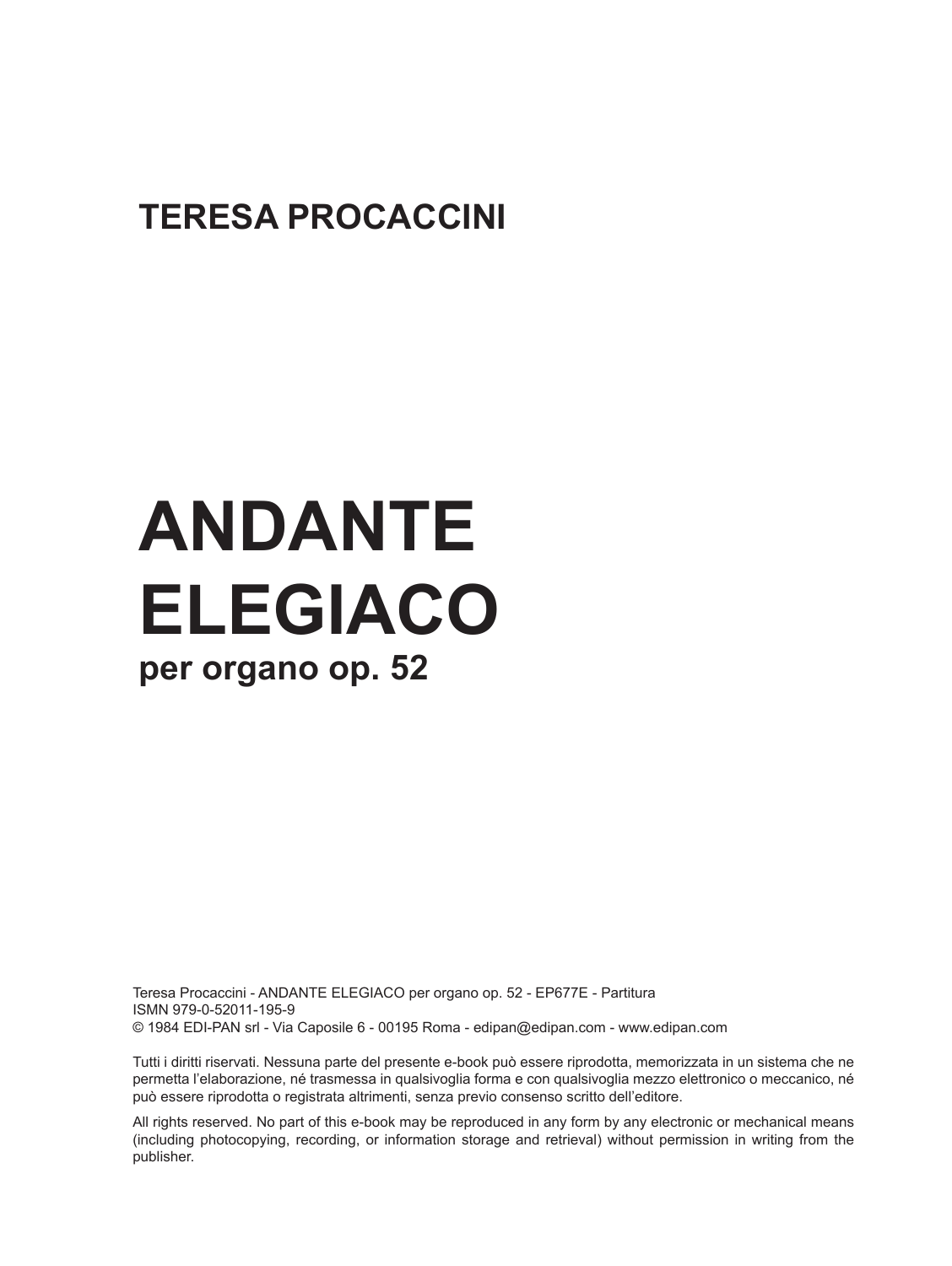#### **ANDANTE ELEGIACO**

**per organo op. 52 (1971)**

**Teresa Procaccini**